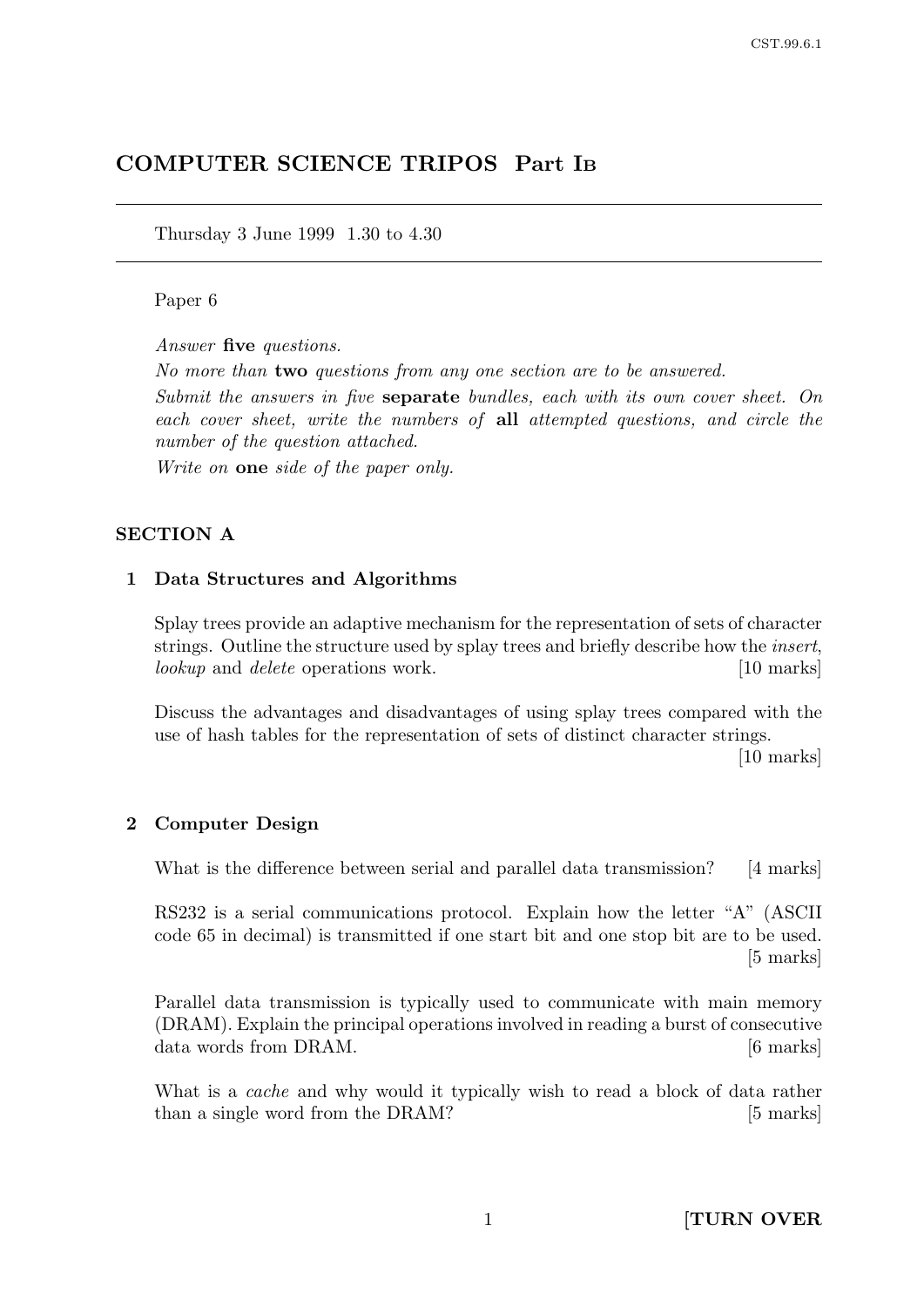# 3 Digital Communication I

What is a *hierarchical address space*? Give an example of an address space which is hierarchical and one which is not. [3 marks]

What is the Address Resolution Protocol? Describe its operation when used to resolve IP addresses to Ethernet addresses. Pay particular attention to the freshness of information. [7 marks]

Information is transferred via a long, error-prone communication link. The link has a data rate of 10 Mbps and a constant delay. The bit error rate on the link is 1 bit in 10<sup>4</sup> . A forward error correcting coder is available which can act in the following settings:

| Data rate | Error rate | Code rate         |
|-----------|------------|-------------------|
| 10 Mbps   | $10^{-4}$  | unity (no coding) |
| 5 Mbps    | $10^{-5}$  | half              |

A simple ARQ protocol is used over the link. Packets have 32-bit CRCs. You may assume that the undetected error rate is less than  $1$  in  $10^{20}$ , that is, effectively zero.

Information is sent in 1000-bit packets, with a window of one packet. At what link delay would it be beneficial to use the FEC coder? [10 marks]

# 4 Computer Graphics and Image Processing

You have a cone of height one unit; apex at the origin; and base of diameter one unit centred on the negative z-axis.

You wish to transform this cone so that the apex is at  $(-1, 3, 7)$ , the base is centred at  $(2, 7, -5)$ , and the base's radius is four units. What transformations are required to achieve this and in what order should they be performed? [8 marks]

Describe an algorithm which clips an arbitrary polygon against an arbitrary convex polygon (in 2D). [8 marks]

Will your algorithm correctly clip an arbitrary polygon against an arbitrary non-convex polygon? If so, explain why and demonstrate an example which illustrates that it does work in such cases. If not, explain why not and outline how your algorithm could be extended to perform clipping in such cases.

[4 marks]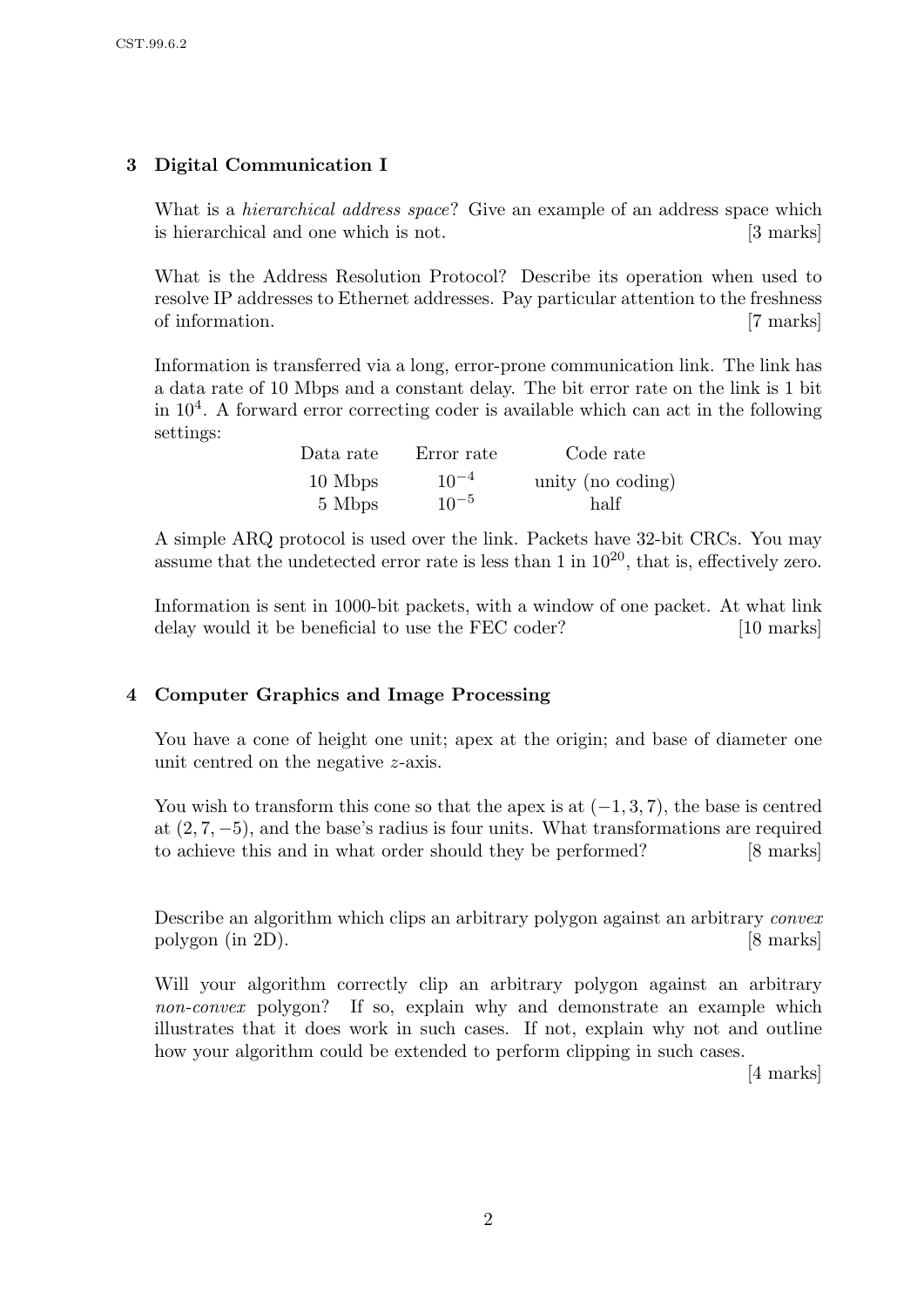## SECTION B

# 5 Comparative Programming Languages

Early programming languages had relatively poor facilities for type checking, data abstraction, data hiding and encapsulation. Explain the meaning of these terms and discuss their importance. [6 marks]

Outline the key features that a language must have to be called object-oriented and briefly discuss to what extent  $C_{++}$ , Java and Smalltalk have them. [7 marks]

Briefly discuss some of the reasons why C++ programs typically run faster than equivalent programs written in Java or Smalltalk. [7 marks]

## 6 Compiler Construction

It is desired to obtain an unambiguous context-free grammar  $G'$  which generates the same strings as the following grammar G with start symbol S.

 $S \rightarrow E$ E -> ( E ) | [ E ] | E \* E | a | b | c  $(E)$   $\rightarrow$   $( + E)$  $[E] \rightarrow [-E]$ 

Define a suitable  $G'$  or explain why G already satisfies the criterion. [6 marks]

Write a context-free (Type 2) grammar which describes floating-point numbers of the form  $[\pm]dd^*$ .  $d^*$ ] $[e[\pm]dd^*]$  where d stands for decimal digit and  $d^*$  stands for zero or more decimal digits.  $[\cdots]$  means that the enclosed item is optionally present in the floating-point number. [7 marks]

Sketch a recursive descent parser for the following grammar H with start symbol S. You should assume the existence of a routine lex() which sets variable token to one of '1', '2', '(', ')', '-' or eof.

 $P \rightarrow 1$  | 2 | (E)  $E \rightarrow P \mid E - P$  $S \rightarrow E$  eof

[7 marks]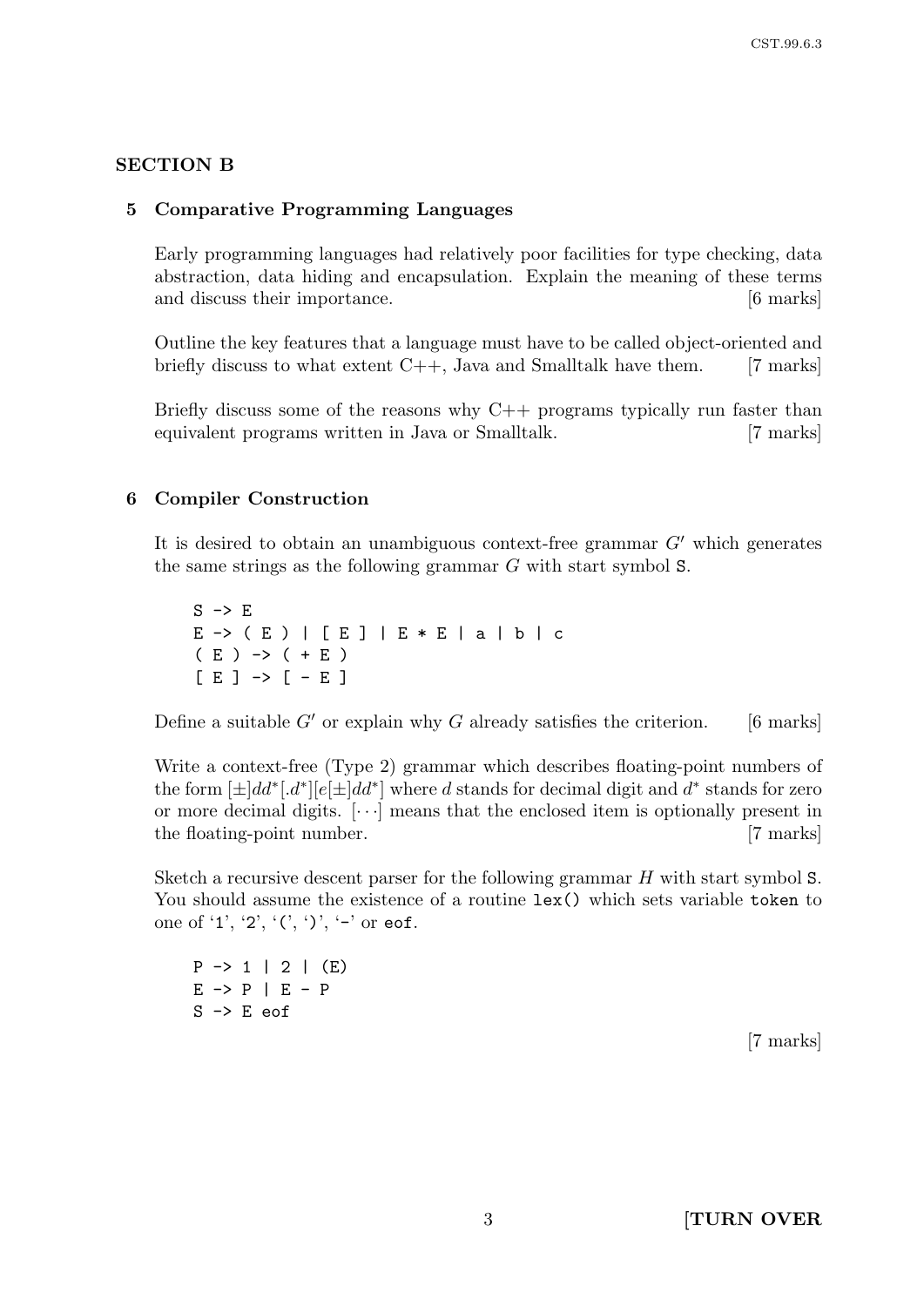# 7 Prolog for Artificial Intelligence

A trinary tree is constructed from 3-ary compound terms  $n(a, b, c)$  called nodes, where components  $a, b$  and  $c$  are either nodes or integers. Assume that integer components are restricted to the values 0 and 1.

Write a Prolog program to return a list of all the 0's and a list of all the 1's in a given tree. For example, the goal enum( $n(n(0, 1, 0), 1, 0)$ , X, Y) should instantiate X to [0, 0, 0] and Y to [1, 1]. The program should use difference lists. [10 marks]

A terminal node of the trinary tree is said to be of odd parity if the number of its 1 components is an odd number. For example,  $n(1, 1, 1)$  is of odd parity, and  $n(1, 0, 1)$ is not of odd parity. Write a Prolog program to count the number of terminal nodes in a tree that have odd parity. For example, the goal  $\text{odd}(\textsf{n}(\textsf{n}(0, 1, 0), 1, 0), X)$ should instantiate  $X$  to 1. [10 marks]

# 8 Databases

Give three ways in which an Object Data Model can extend the semantics offered by the 1992 SQL Standard. [5 marks]

Compare and contrast the facilities of the ODMG Database Standard and of the proposed SQL3 standard for representing the data and behaviour of objects. Illustrate your answer by considering the employee records of a transport business. [12 marks]

What drawbacks might be associated with the use of an OODB for this data? [3 marks]

# SECTION C

## 9 Semantics of Programming Languages

Give the rules for *call-by-value* and *call-by-name* evaluation of function applications in the language LFP combining state-manipulating commands with function abstraction and application. [5 marks]

Is the call-by-value evaluation relation contained in the call-by-name evaluation relation? Is the call-by-name evaluation relation contained in the call-by-value evaluation relation? Justify your answer in each case. [6 marks]

Briefly describe how a type system for LFP can be used to detect statically that some LFP terms do not cause side-effects on the state under call-by-name evaluation. What happens for call-by-value evaluation? [9 marks]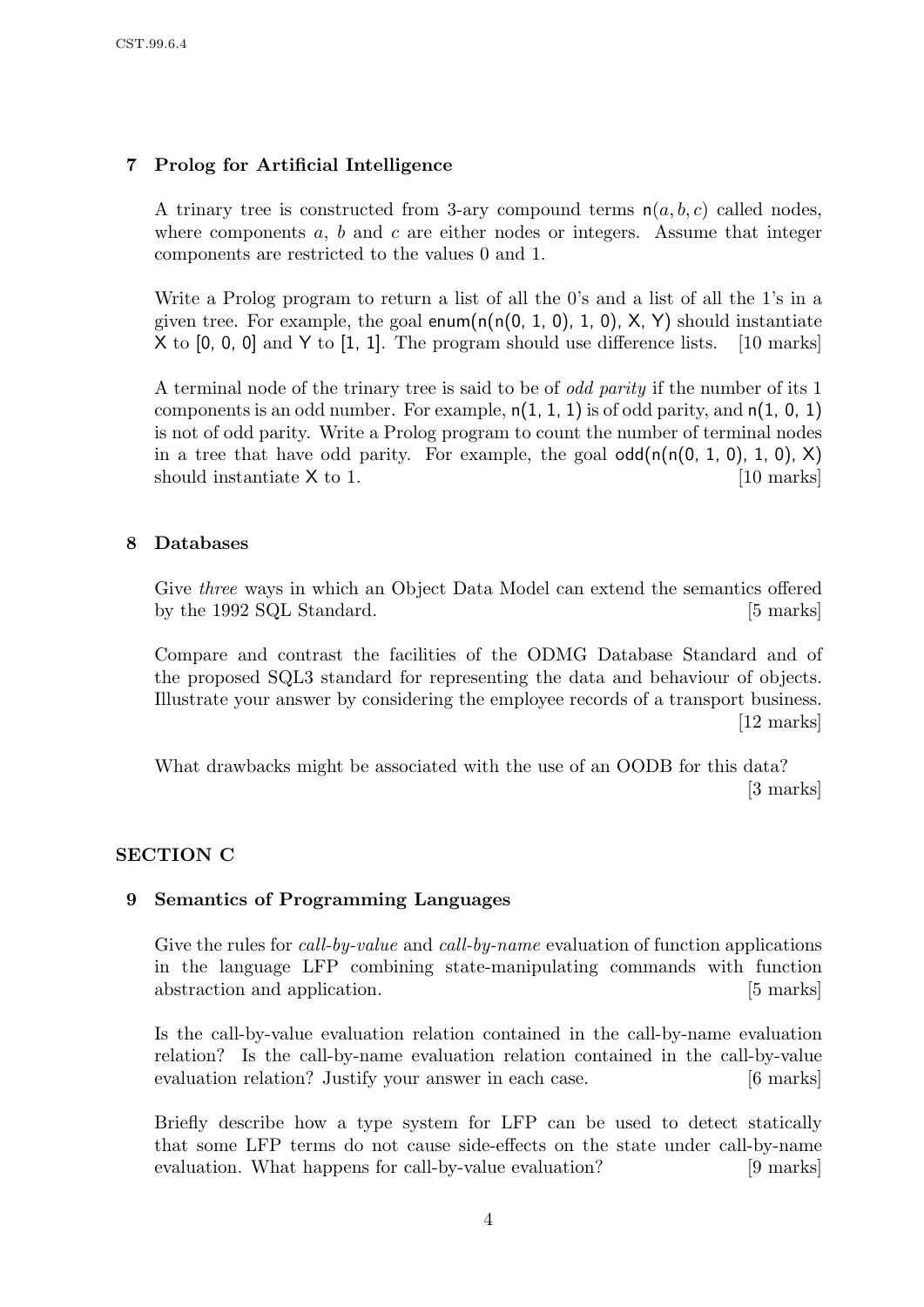## 10 Logic and Proof

Describe the role of Herbrand models in mechanical theorem proving. What may we infer when a set of clauses has no Herbrand model? [3 marks]

The remainder of this question concerns using clause methods to determine whether or not the formula

$$
\exists x [P(x) \land Q(x)] \rightarrow \exists x [P(f(x,x)) \lor \forall y Q(y)]
$$

is a theorem.

Convert the problem into clause form. Justify each step you take and explain in what respect the set of clauses is equivalent to the original problem. [4 marks]

Describe the Herbrand universe for your clauses. [3 marks]

Produce a resolution proof from your clauses, or give reasons why none exists. [4 marks]

Exhibit a Herbrand model for your clauses, or give reasons why none exists. [6 marks]

## 11 Complexity Theory

Explain what is meant by a deterministic and a non-deterministic Turing Machine and the idea of such machines solving a decision problem. [7 marks]

If a non-deterministic Turing Machine solves a certain problem in at most N time-steps, what information must be noted to document the exact state of the machine at each stage as it performs the calculation? [5 marks]

Part of the information you have just identified will be the sequence of states  $q_0, q_1, \ldots$  that the machine goes through. Taking account of the fact that the machine is non-deterministic show how

- (a) this part of the information can be represented by the values of a number of boolean variables, and
- (b) a formula in the style used in the problem 3-SAT can be written down to ensure that the sequence of states is one that does correspond to a valid computation of the machine.

[Marks will be deducted if you attempt to document how to extend your demonstration to cover other aspects of the machine's behaviour. [8 marks]